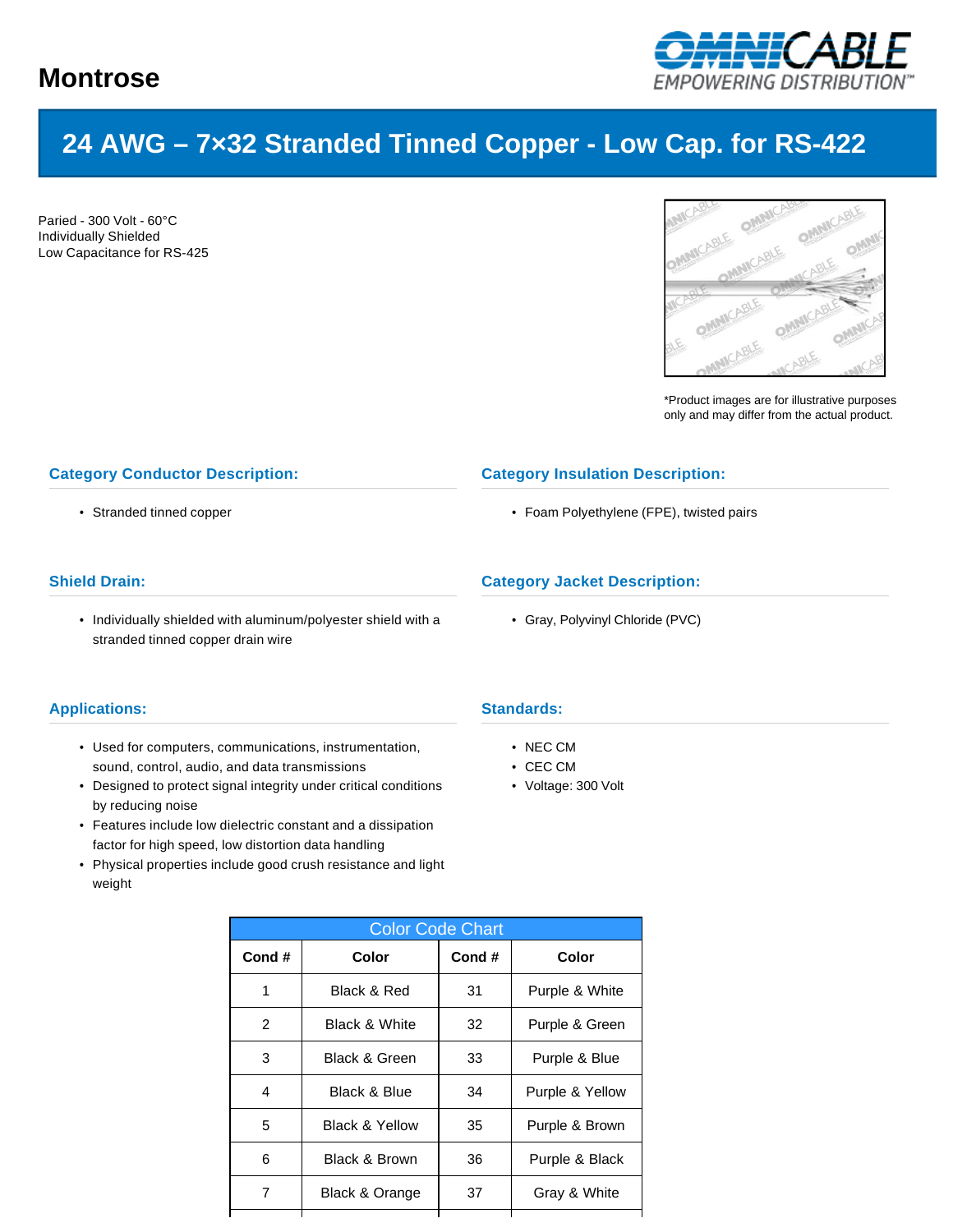| 8  | Red & White     |  |
|----|-----------------|--|
| 9  | Red & Green     |  |
| 10 | Red & Blue      |  |
| 11 | Red & Yellow    |  |
| 12 | Red & Brown     |  |
| 13 | Red & Orange    |  |
| 14 | Green & White   |  |
| 15 | Green & Blue    |  |
| 16 | Green & Yellow  |  |
| 17 | Green & Brown   |  |
| 18 | Green & Orange  |  |
| 19 | White & Blue    |  |
| 20 | White & Yellow  |  |
| 21 | White & Brown   |  |
| 22 | White & Orange  |  |
| 23 | Blue & Yellow   |  |
| 24 | Blue & Brown    |  |
| 25 | Blue & Orange   |  |
| 26 | Brown & Yellow  |  |
| 27 | Brown & Orange  |  |
| 28 | Orange & Yellow |  |
| 29 | Purple & Orange |  |
| 30 | Purple & Red    |  |